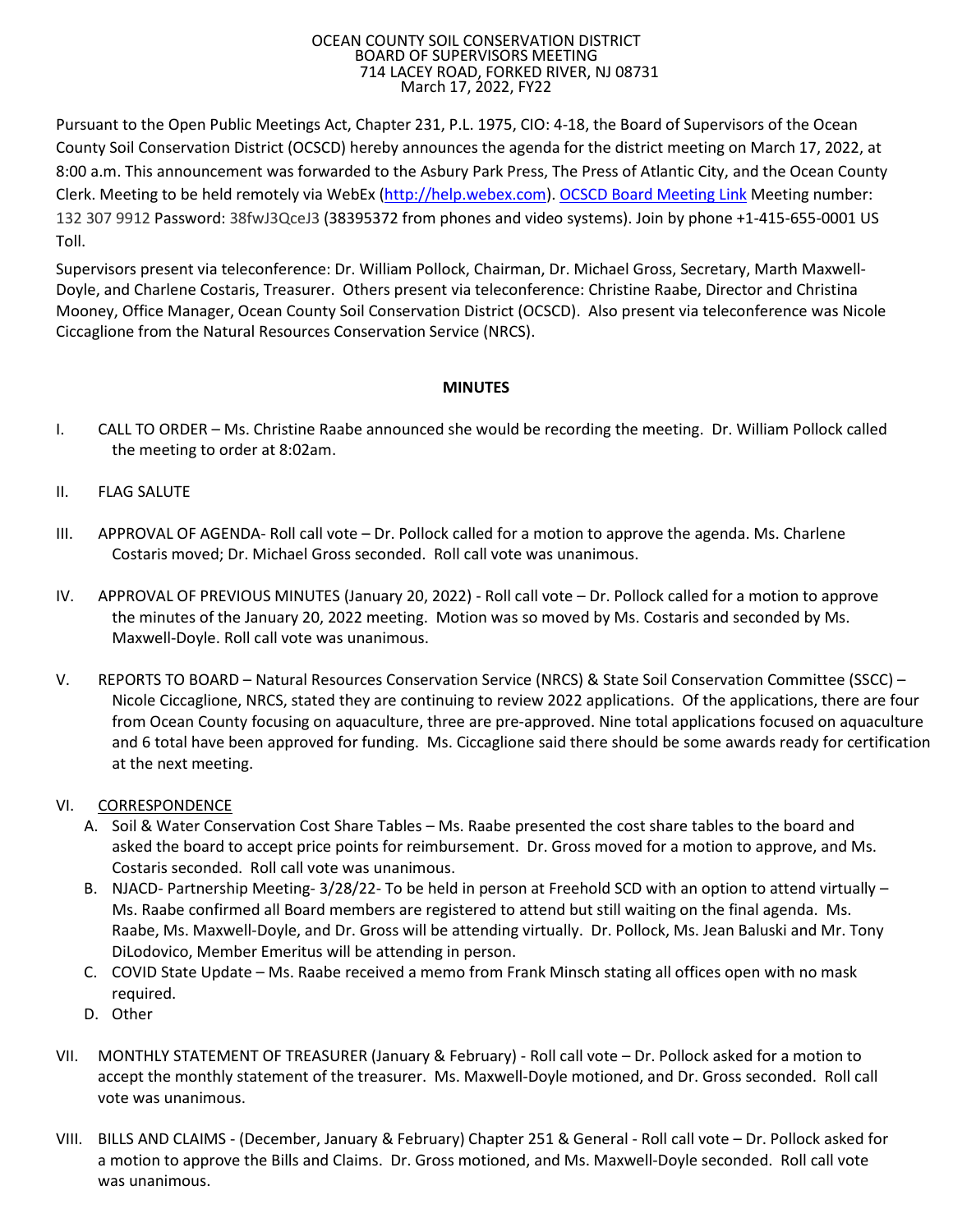- IX. REPORTS OF STANDING COMMITTEES Education update B. Laboy Report & Roundtable Ms. Becky Laboy submitted the report. All board members confirmed receipt. Ms. Raabe cordially invited everyone to the round table on April 27, 2022, at Jake's Branch Park and the showing of the film "Kiss the Ground". Ocean County Parks Department staff will be assisting. Ms. Raabe & Ms. Laboy are meeting with Cape Atlantic board members on Monday, March 21, 2022, to discuss OCSCD education program as they are looking to add the same.
- X. REPORTS OF SPECIAL (AD HOC) COMMITTEES None
- XI. PUBLIC COMMENT None
- XII. CHAPTER 251 Certified Plans, Re-Certifications, Amendments, Incomplete and Denied Plans (attachment B)
	- A. Roll Call Vote Dr. Pollock asked for a motion to approve the submitted recommendations and reports. Ms. Costaris moved, and Dr. Gross seconded the motion. The roll call vote was unanimous.
	- B. Approval of the Enforcement of SESC ordinances by exempt municipalities report for year 2021.- Roll call vote – Dr. Pollock called for a motion to approve the above. Ms. Costaris moved, and Ms. Maxwell-Doyle seconded. The roll call vote was unanimous.
	- C. Issue Stop Construction Order for SCD#23158; 610 East Bay Avenue Multifamily; Block: 225, 226, 227, 228, Lot: 2-4, 1, 1, 1; Stafford Township.
	- D. Rescind #21049
	- E. Other

## XIII. OLD BUSINESS

- A. Continue to develop SOPs Procedures for all administrative processes and plan procedures Ongoing
- B. Update on CD Ms. Mooney stated the monies had not yet been transferred to Manasquan Bank. Dr. Pollock inquired if the District could buy a treasury bond because rate is higher? He explained a Treasury Bond rate varies based on inflation. Dr. Gross suggested we find out term, see if we would need to hold until maturity and ask if there are the conditions to get the higher rate? Ms. Mooney said she would investigate the option of moving the monies into a Treasury Bond.
- C. District Annual Report Executive Summary Dr. Pollock stated he got copy in the mail and it looked good. Ms. Costaris commended District on the whole effort of the Annual Report and stated the Executive summary was a good move to make. "Well done." Ms. Baluski will be bringing copies to the NJACD Partnership meeting. Ms. Raabe state the summary was mailed to commissioners, County departments, partners, all NJ Soil Districts, etc. Approximately 120 summaries were mailed in total. Ms. Raabe noted we used local printer with good turnaround time.
- D. OCSCD Board Nominating Committee Ms. Raabe confirmed Mr. DiLodovico is serving as the committee chairperson. The committee will also include William Slack, previous OCSCD Director; Mark Villinger, Supervising Ocean County Planner; Angela Contillo-Anderson, Recycling & Sustainability Director, Long Beach Township; Gritta Forsberg, Executive Director, Save Barnegat Bay; Dr. John Wnek, OCVTS/MATES; Chris Claus, Chief Naturalist, Ocean County Parks and Recreation; and Karen Walzer, Public Outreach Coordinator, Barnegat Bay Partnership. Ms. Raabe confirmed she sent Mr. DiLodovico all necessary information to about nominating process. The committee would like recommendations from current board. Ms. Raabe stated the Board must approve committee. Dr. Pollock called for a motion to approve the named Nominating Committee members. Ms. Costaris motioned, and Dr. Gross seconded. Ms. Maxwell-Doyle recused herself from approving Ms. Walzer due to a conflict. Roll call vote was unanimous.
- E. Part Time Clerk update Ms. Mooney and Ms. Raabe interviewed the top three candidates, all of which were qualified and great. A final candidate has been chosen we are waiting on reference checks. Ms. Raabe stated the candidate is coming from Freehold Soil District with the bonus of 251 experience including inspections and H&H database.
- F. Underground Storage Tank (Removal verified) Ms. Mooney verified the tank was removed and the District has the final certificate of approval.
- G. Other

## XIV. NEW BUSINESS

A. National Association Conservation Districts- Dues - Roll call vote – Dr. Pollock called for a motion to approve payment of the NACD Dues. Ms. Maxwell-Doyle moved, and Ms. Costaris seconded. Roll call vote was unanimous.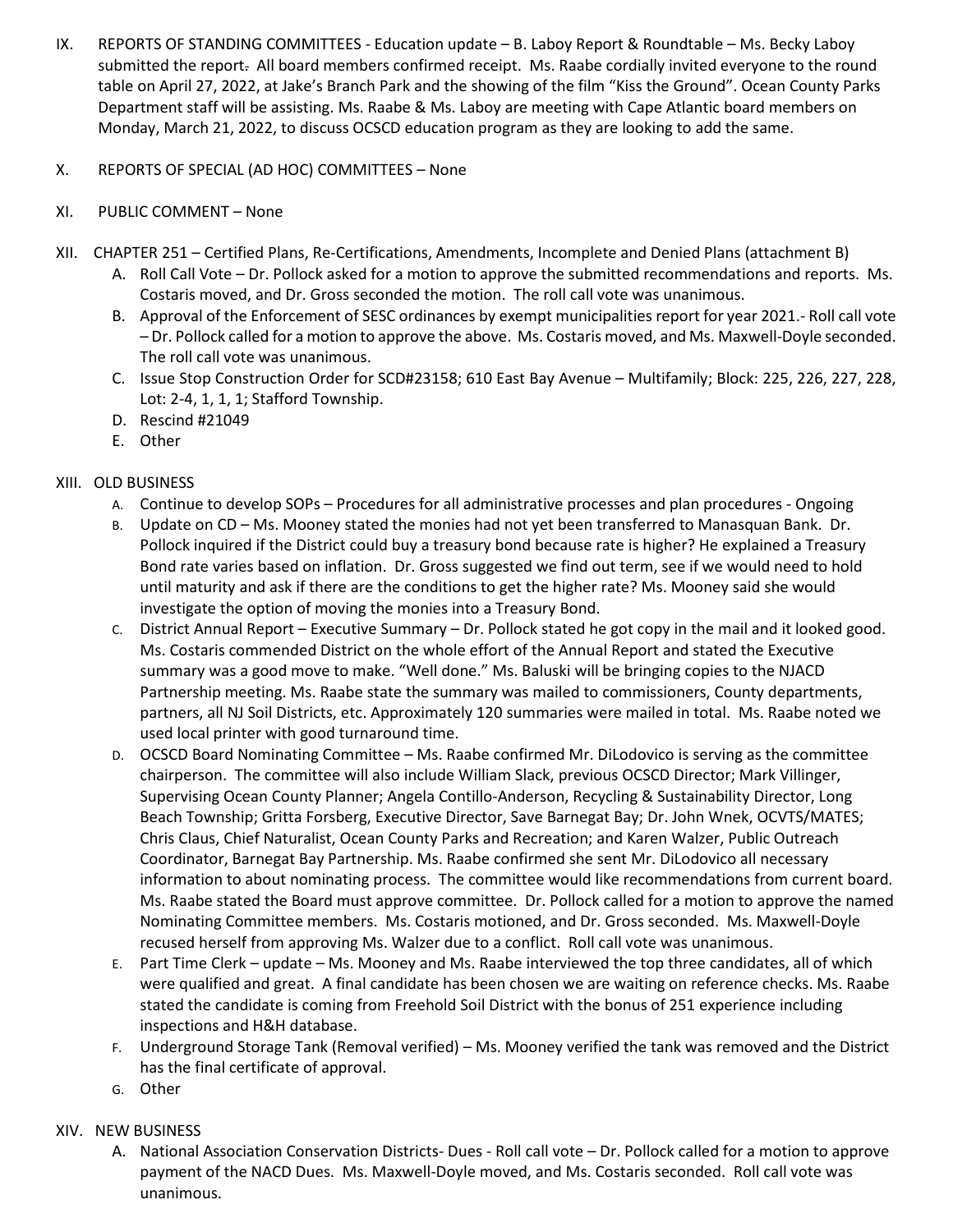- B. FY23 Draft Budget approval -- Roll call vote Ms. Maxwell-Doyle as if there are any changes for the Board to be aware of? Ms. Raabe stated we are waiting for funding and approval of three grants and the budget may be modified based on those grants. Dr. Pollock asked for a motion to approve the FY23 Draft Budget. Ms. Costaris moved; Ms. Maxwell-Doyle seconded. The roll call vote was unanimous.
- C. Annual Plan of Operations Review Roll call vote Ms. Maxwell-Doyle stated the plan looks good but the first item under Education & Outreach (item 4, #1) talks about grants. She suggested adding diversification to another section. Dr. Pollock called for a motion to approve the Annual Plan of Operations. Ms. Maxwell-Doyle moved, and Dr. Gross seconded. The roll call vote was unanimous.
- D. Envirothon Sponsorship- Roll call vote Ms. Raabe stated the Envirothon is asking for a \$500 sponsorship from each district. Dr. Pollock called for a motion to approve a \$500 sponsorship. Dr. Gross moved; Ms. Costaris seconded. The roll call vote was unanimous.
- E. Purchasing New Vehicle- Roll call vote Ms. Mooney stated the District is looking to purchase a new vehicle (2022 Prius) per the specs provided. Dr. Gross shared he has a Prius with 140K and has had no issues. Ms. Maxwell-Doyle asked if Prius will be a hybrid. Ms. Mooney confirmed it is a Hybrid with a fuel tank, not electric. Ms. Ciccaglione stated she is on her fourth Prius. Dr. Pollock called for a motion to approve the purchase of the Prius. Dr. Gross moved, and Ms. Maxwell-Doyle seconded. The roll call vote was unanimous.
- F. Avaya Lease Renewal or Purchase- Roll call vote Ms. Mooney explained our current lease with Avaya for the office phones was expired. The options are to continue with current lease on month to month, purchase the phones or purchase the phones and upgrade the software which would cost about \$700. Ms. Mooney also confirmed that there are no new options to upgrade the phones since we want to remain analog. The question was asked if we could continue to lease and possibly downgrade the number of lines. Ms. Costaris asked if we can upgrade the software if we do not purchase the phones. Ms. Mooney will check with Avaya and Hunter Technologies. Dr. Pollock called for motion to continue with month-to-month lease with a plan to move to less phones and more reliance on cell phones. Ms. Costaris moved; Dr. Gross seconded. The roll call vote was unanimous.
- G. South Jersey Resource Conservation & Development Council- Dues Roll call vote SJRC&D is made up of all Soil Districts in southern part of the state and Ms. Raabe is chairperson. Dr. Pollock called for a motion to approve payment of the SJRC&D dues. Ms. Maxwell-Doyle moved; Ms. Costaris seconded. Roll call vote was unanimous.
- H. Proposals from the Auditors Roll call vote Ms. Mooney stated we received four proposals from potential auditors (Jump, Perry, and Company LLP; Nisivoccia; Suplee, Clooney & Company; and Vernoia, Enterline + Brewer LLC). Ms. Raabe stated Suplee, Clooney & Co. were our previous auditors with experience with OCSCD. Jump, Perry, and Company was recommended by Colvita (previous auditor). Ms. Mooney noted that Suplee is our current accountant so we would need to find a new accountant if they become our auditors. Dr. Pollock called for a motion to approve Jump, Perry, and Company LLP as the new auditor for OCSCD. Ms. Costaris moved, and Dr. Gross seconded. The roll call vote was unanimous.
- I. Grants Applied for: NACD Urban Agriculture- Lakewood; RCPP/Aquaculture Due 4/13; NACD/TAG (year 3) – Ms. Raabe stated the NACD grant is for \$10,000 and Ms. Jessica Pinto, Erosion Control Specialist, found a lot of partners. Ms. Kristin Adams, Erosion Control Specialist, is working on building a partnership and advisory committee for the RCPP Aquaculture grant. The grant proposal is asking for about 1.5 million with 75% of funding going directly to aquaculture producers. The grant includes money for Stockton University, NRCS keeps 10-15% to process the conservation plans, and the District will get money to administer the grant. Ms. Adams is attending UMass Aquaculture business course and working with Ms. Ciccaglione (NRCS). Ms. Raabe is hoping to announce receipt of the grants next meeting. Ms. Maxwell-Doyle said she sat on a call during which Ms. Adams was asked to speak with Cape Atlantic about shell fishery. She said Ms. Adams is doing a great job and represents the district well.
- J. Training/Reimbursement for Tuition/Incentive for certifications/degrees Ms. Raabe was approached by a staff member to return to school for an engineering degree and asked if there was reimbursement or stipend. Ms. Maxwell-Doyle said it would be worth looking into it and to possibly look for grant opportunities to assist. Dr. Gross suggested we find out what other districts offer to employees. Dr. Gross also, asked if the policy would relate to any degree or degree related to what we do? Ms. Raabe stated there should be promissory agreement staff would remain at District for a certain length of time. Ms.